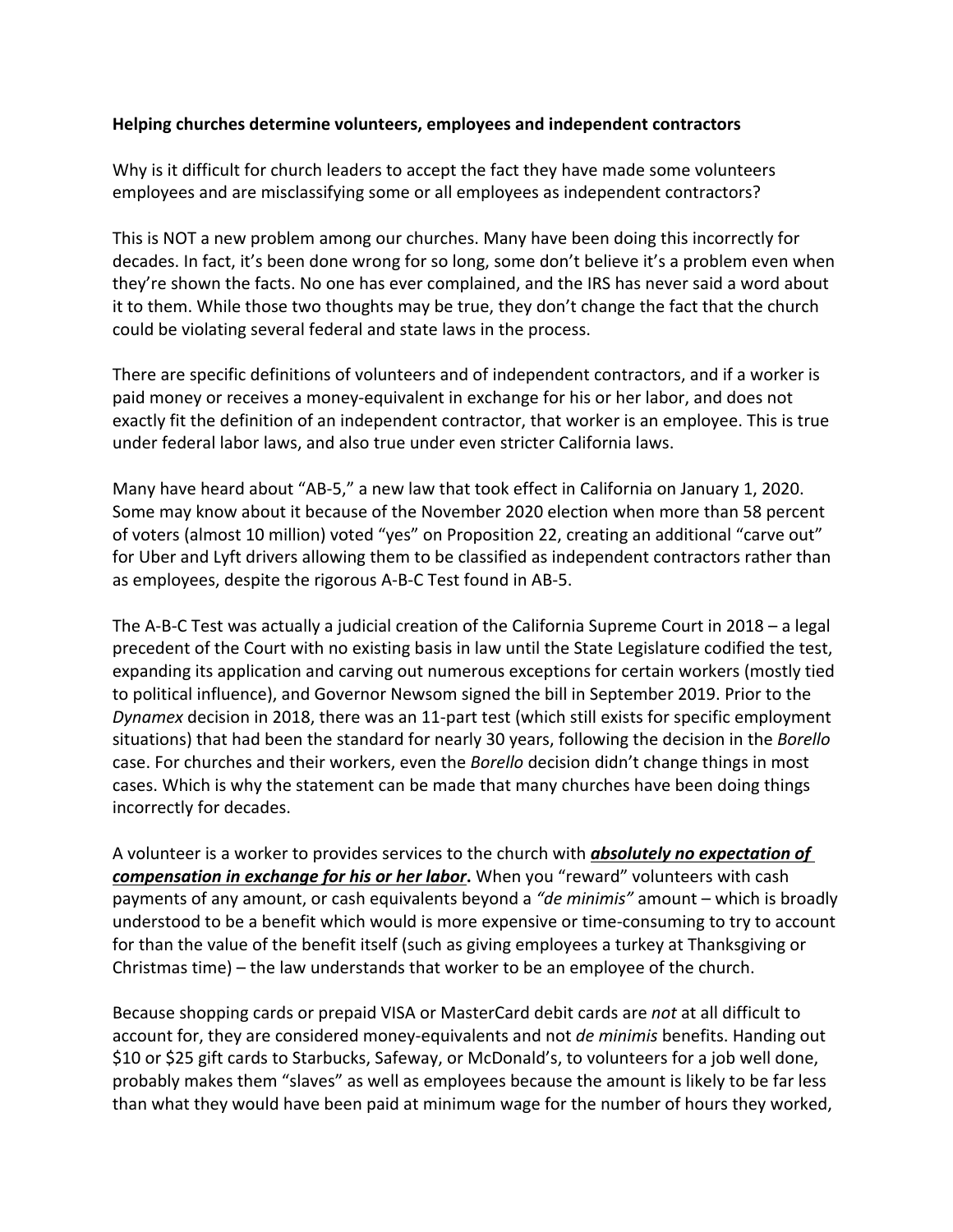not to mention the potential for missed rest and meal breaks penalties. Giving them a devotional book, a fancy coffee cup, or something of similar value is perfectly OK – provided it was not announced in advance or a regular occurrence . . . which creates the "expectation of compensation."

Can you provide a meal to volunteers or employees without having to report it as wages earned? Or coffee and donuts? Can you announce it in advance? Yes, those are exactly what *de minimis* benefits are – you put out the coffee and donuts, and some don't take any while others take two. One takes a \$1.50 jelly donut as another takes a cake donut valued at \$0.95. Or you put out five or six different pizzas, and some take one slice, others take three or four. Who's going to stand there and keep track of that? It's entirely too much trouble to do so, and the IRS understand that and allows it.

So what's the difference between an independent contractor and an employee? The A-B-C Test of AB-5 makes it very clear. Unless a person passes ALL three tests, he or she is an EMPLOYEE, not a contractor. And employees must be paid at least the minimum hourly wage for your location (there were 19 different minimum wages in California in 2020), must have FICA contributions deducted from their pay and the church pays an equal amount for Social Security and Medicare, and may have to have state or federal income tax withheld from their pay. Each employee must fill out the US Customs and Immigration Service Form I-9 (and provide required documentation) proving their right to work in the U.S., an IRS Form W-4, and be covered for Workers' Compensation claims.

Here are the three tests:

- A. Is the worker free from the control and direction of the hiring entity in the performance of the work, both under the contract for the performance of the work and in fact?
- B. Does the worker perform work that is outside the usual course of the hiring entity's business?
- C. Is the worker customarily engaged in an independently established trade, occupation, or business of the same nature as the work performed for the hiring entity?

## (Visit https://www.dir.ca.gov/dlse/faq\_independentcontractor.htm for more *FAQs*)

Now here is why musicians, custodians, clerical workers, and nursery/child care workers – the four most commonly misclassified paid workers in a church – are probably NOT independent contractors. They are highly likely to fail at least one or two, if not all, of the three tests:

"A" . . . musicians, clerical workers, and nursery/child care workers are almost always told when to be "at work." They don't choose the hours, they are directed by the church in the performance of their duties, and they are dependent on the church for their income.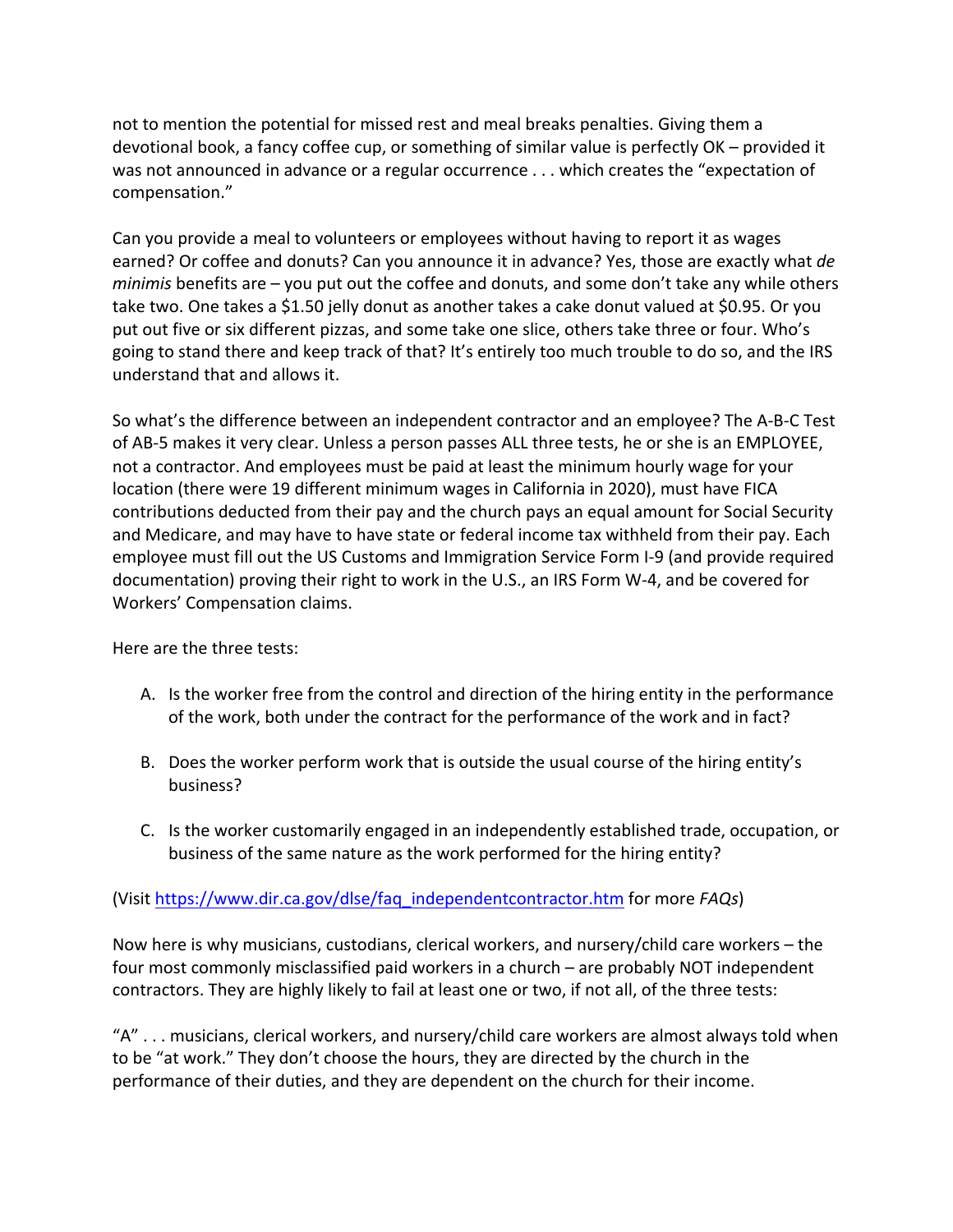"B" . . . What is "in the usual course" of the church's business? Worship, evangelism, outreach, education, and more. Music is part of worship, child care may only be offered at the same time worship happens or when church educational programs or outreach events are conducted. Office duties are a normal activity in almost any business, and so is housekeeping and other custodial services. What may not be in the usual course of a church's business are things like plumbing repairs, painting, carpentry, carpet cleaning, landscaping, heating and air conditioning maintenance, caterers, and similar services which are performed by persons who have contractor's licenses or their own businesses in those fields. You usually write checks to the business by name.

## Which leads us directly to

"C" . . . your church musicians probably don't have separate businesses as musicians, your custodian may not even have his/her own cleaning equipment – using those owned by the church – and doesn't provide custodian services to any other business, 14-year-old Suzy doesn't have a babysitting LLC, and your office workers probably don't come from a local temporary employment agency that you pay to supply clerical staff. These businesses must have existed prior to creating the working relationship.

It's a bitter pill for many churches to swallow. The custodian may enjoy being paid \$100 per week for five or six hours of work, especially if the church doesn't issue him a W-2 or 1099-NEC (formerly 1099-MISC) at the end of the year – those wages often go unreported as income, the worker gets no earnings credited toward Social Security retirement or Medicare, and the church pays less for its Workers' Compensation insurance. Change the \$100 per week to \$100 or \$200 per month and you also have a minimum wage violation based on 20-30 hours of work. Same thing for the musicians who come for rehearsal at 8:30, perform for 15-20 minutes beginning at 10:30 and six or eight minutes at 11:50, then start packing up their gear after worship ends at noon and are gone by 1:00. Did they get a duty-free rest break? Were they paid minimum wage from 8:30 to 1:00? Or did they just get a check for \$50 or \$75?

What about the volunteer who works in the church office Tuesdays and Thursdays from 9:00 to noon, answering phone calls, filing papers, inputting weekly donations, writing checks? When she knows you will give her a grocery shopping card for \$25 or \$50 instead of a paycheck each week, that's an expectation of compensation which means she's no longer a volunteer. And she's not an independent contractor because she doesn't have an existing secretarial business from which she earns other income.

*"OK, you got us on those. But we don't pay the nursery workers, that's for sure. The parents know we expect them to give the girls a \$10 or \$20 tip each week. So they're not our employees."* How sure are you? If there is an expectation of compensation, you have an employment relationship. How do the parents know a "tip" is "expected"? If the church has any involvement in soliciting such amounts, if the worker doesn't have an independently established business, you have an employee, regardless of from whom the money comes – and you have to know how much it is and report it accurately, deducting FICA and paying the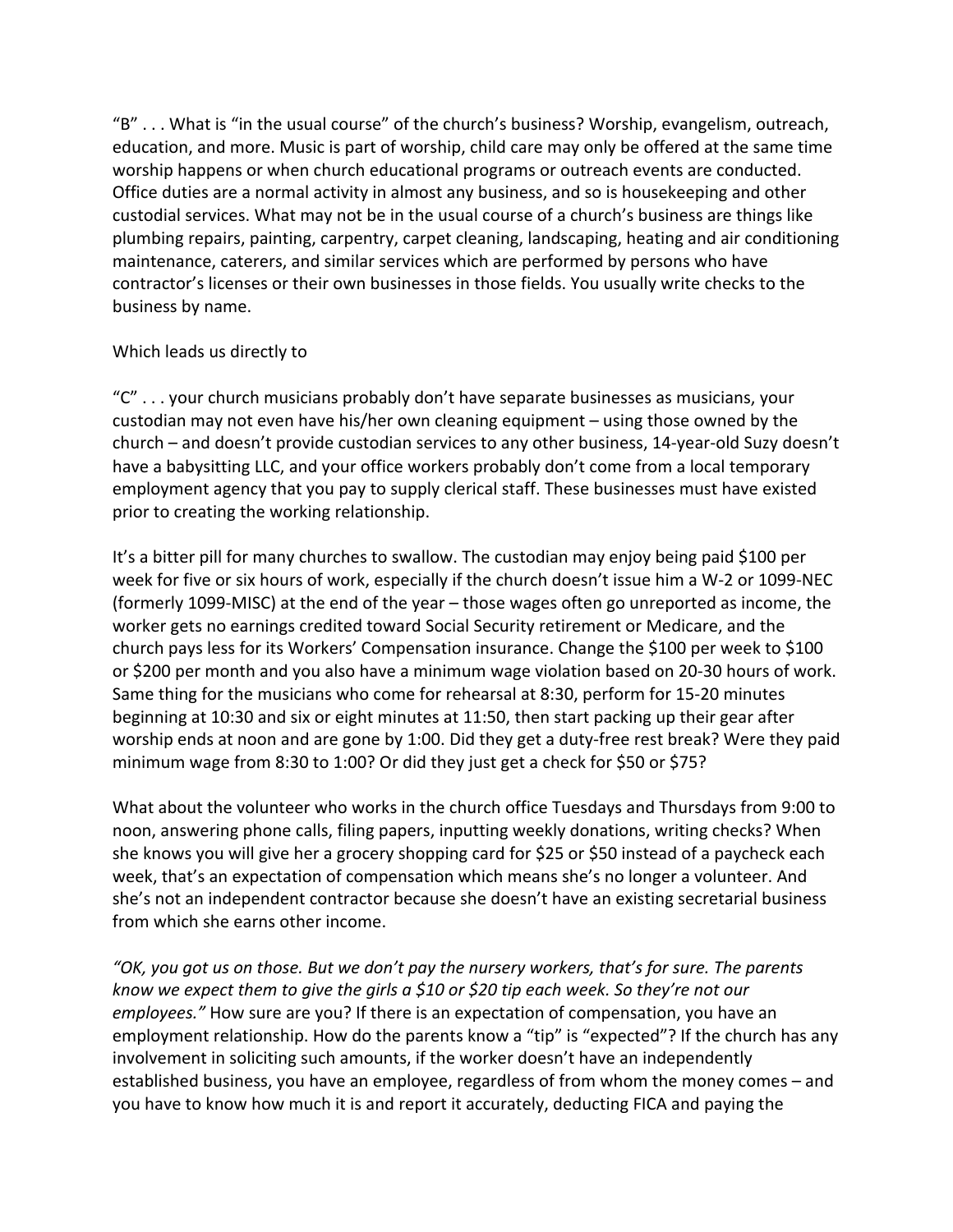church's half of FICA, and listing the nursery employees on your EDD DE-9/9C, and in your Workers' Compensation insurance audit. And you must go back to the "A" test . . . who sets the hours and work rules for the nursery service? Not the workers, right?

Each of these tests has existed in some form prior to the 2018 *Dynamex* decision. These workers were rarely independent contractors before AB-5. Enacting AB-5 didn't change anything for churches, it only made it easier to see, if not understand – except there are still too many churches that turn a blind eye to the law.

Why have churches "gotten away with it" for so long? There are several reasons, including the fact that the state does not proactively go looking for violations, it relies on complaints and then responds – the premise being that the employer is at fault for something. Church members are highly reluctant to complain, especially when intimidated by others in the church. Many churches, understandably, cannot always afford the expense of an employee . . . having to comply with payroll issues, tax and FICA withholding and reporting, and dealing with W-2s at year end. But that's still no excuse.

State and federal taxing agencies communicate with each other. If the state discovers a violation, it reports it to the IRS. If the IRS discovers a violation, it reports it to the Employee Development Department and the Franchise Tax Board. In labor friendly California, the state agencies, more so than the IRS, view the employer as a guilty-until-proven-innocent party. Although there is no requirement to maintain a formal timekeeping system, having even an informal record of a person's work hours will help establish a basis for refuting any overtime or missed break wage and hour complaints.

This also raises one other problem churches create for themselves with regard to the folks they do recognize as employees. Many believe that simply paying a fixed salary instead of an hourly rate makes an employee "exempt" from overtime wages. This is not true. California has its own set of laws concerning "exempt" and "nonexempt" employees which is more stringent than federal law, and the first test is one of income. Regardless of the actual number of hours worked, or the actual duties of the employee (with the singular exception of "ministers" who are generally exempt from most employment laws), if an employee's annual fixed salary is not two times the minimum hourly wage for a 40-hour workweek and a 52-week year, that employee is NOT "exempt" from being paid overtime wages for more than 8 hours in one 24 hour workday or 40 hours in one 168-hour workweek.

In 2020, based on the state's \$12.00 per hour minimum wage, the minimum annual "exempt" salary amount was \$49,920 if the employer has fewer than 26 employees. In 2021, that amount has increased to \$54,080 as the state minimum wage rises to \$13.00 on January 1. There is no "prorated" salary amount – a 20-hour per week CPA-bookkeeper paid a fixed salary of \$27,040 in 2021 would still be a "nonexempt" employee whose work hours are subject to overtime premium pay. If the employee does meet the wage test, there are only a limited number of employee classifications that qualify for "exempt" status. These employees are generally executives, managers who exercise "discretion" in their roles, and professional employees